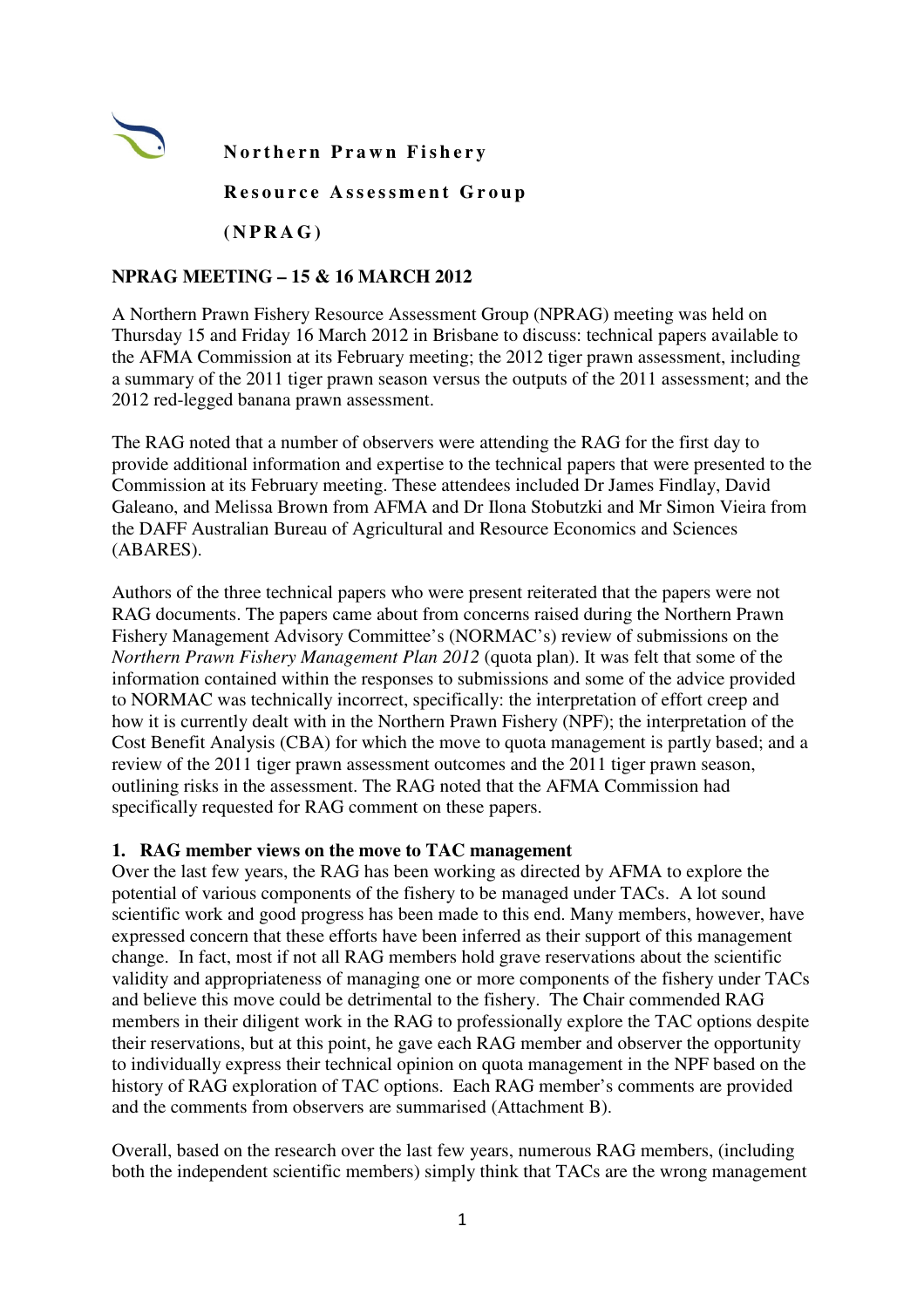tool for the short-lived penaeid prawn fisheries of the NPF. Further, the remaining members feel they can't endorse the move to TACs until the accuracy with which TACs can be set is improved and the long term economic risks of setting inaccurately low TACs (cell highlighted in Table 2) is quantified. This is particularly the case for white banana prawns and to a lesser extent for red-legged banana prawns.

### **2. Effort, effort creep and fishing power in the NPF**

This paper was introduced by Dr Rik Buckworth. There was some discussion about the terms "effort creep" and "input substitution". Dr Buckworth indicated that "assessment creep" had been used in the paper in the same sense that it had been used in the AFMA responses to the submissions on the Management Plan, and in the sense that it had been used in the fishery since the late 1980s.

The RAG discussed the economic definition of the term, effort creep, in terms of input substitution. When a fishery is managed by restricting the use of one or more fishing inputs (e.g. the amount of fishing gear allowed to be used) in order to limit the amount of fish caught, effort creep occurs when fishers substitute restricted inputs with unrestricted inputs in order to increase their effective fishing effort. Other inputs include the use of technology or fisher skill. Examples of changes that have resulted in effort creep in fisheries include the advent of Global Positioning Systems (GPS) into fishing operations; changes in echo sounding technology; and gear technology.

The management implication of effort creep, is that the allowable effort in the fishery needs to be reduced to ensure stocks are maintained on average at the biomass associated with maximum economic yield (MEY). Any such reductions in allowable effort further constrain the ability of fishers to use the combination of inputs that minimise fishing costs. In the longer term, the regulation of the particular fishing input can become ineffective at controlling the total catch and may require a complete change in the way in which inputs are regulated. Under an ITQ system effort creep is encouraged as it is effectively an efficiency gain (same output with fewer inputs). As long as the output (i.e. catch) is controlled, efficiency gains in effective effort are what the system is designed to do.

Dr Buckworth stated fishing power/effort creep is assessed from the catchability of prawns and as such believes that even if all components of fishing power are not understood the total amount of fishing power and changes over time can be assessed from catchability. Fishery stock assessments can sometimes capture the rate of increase in effective effort over time (worldwide estimates usually fall within the range 2-5 per cent per year) but these estimates are subject to much uncertainty and are estimated post fact. Without deliberate action, the fishing power of the NPF fleet has increased by around  $1 - 2$  per cent per year over recent times. The scientific members noted that generally effort creep is captured in the fishing power series within the tiger prawn assessment.

A number of RAG members believe the current input system has shown its capability to deal with technology changes that are usually associated with effort creep (i.e. the move to quad nets), and control increases or decreases in effort. Some participants, however, noted the impact of the structural adjustment packages, and the fact the move to ITQ management was expected to facilitate autonomous adjustment. The RAG noted that although the input controls have worked well in recent years, this does not stop outside factors influencing fishing power and there is no guarantee that there will not be excess capacity in the future under input management (although the fishery is now suffering from under-capacity).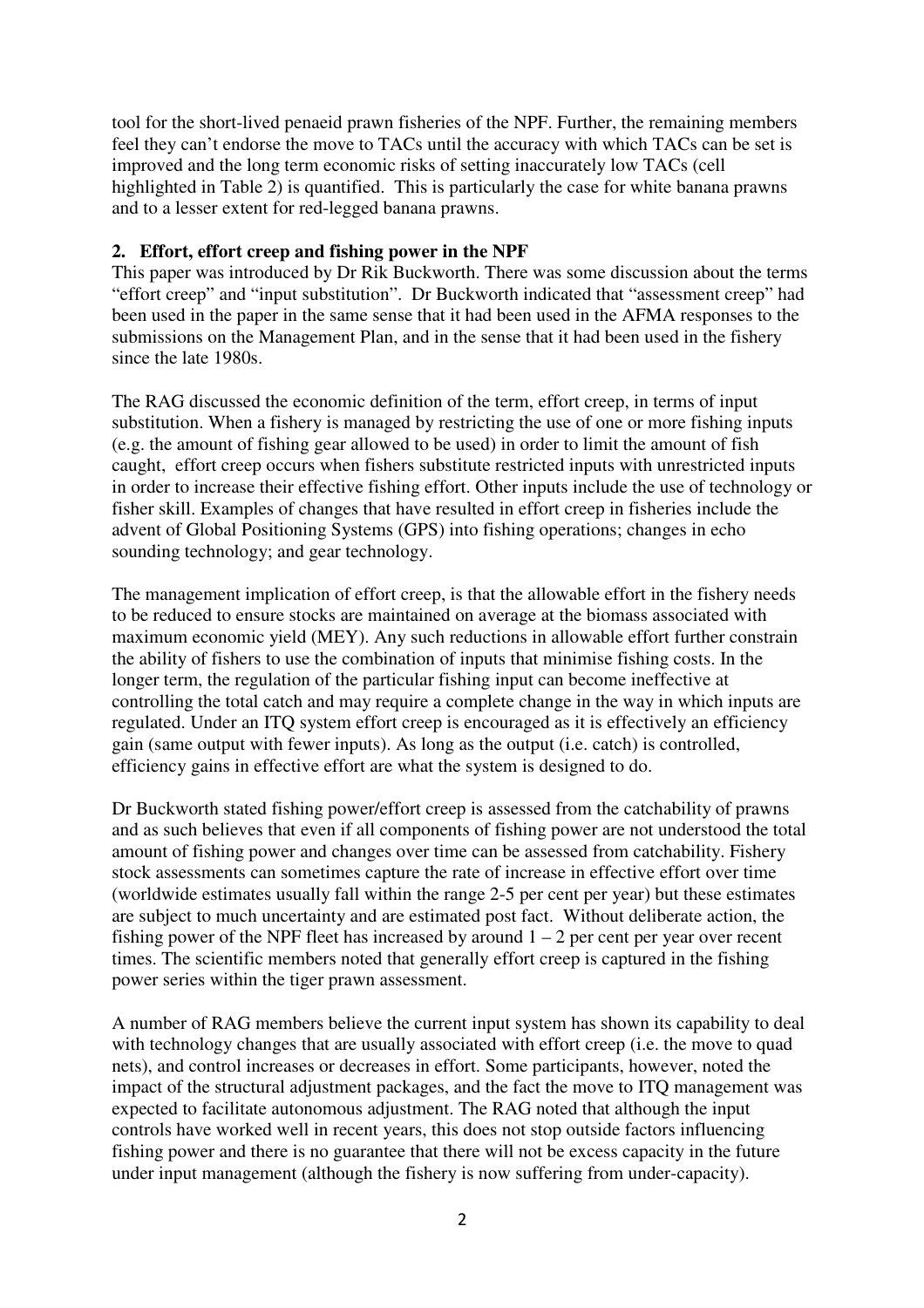While AFMA can reduce the amount of regulated inputs allowed to be used to account for the increased effectiveness (to ensure a fishery is sustainable) in the longer term, this propagates inefficiency as it forces fishers to use inefficient combinations of fishing inputs which drive up fishing costs and lower profitability.

Conversely under a pure ITQ system, where fishers are free to choose the combination of inputs to use, any increases in efficiency fishers are able to generate by using different inputs theoretically results in cost savings and higher profits. It was noted that in the NPF's proposed move to ITQs, however, a number of input restrictions will still be retained. For example, seasonal closures will remain necessary to enable some degree of separate management of the tiger prawns species and spatial closures might be necessary to protect individual stocks.

Industry members of the RAG outlined that they don't foresee any future issues by using the current gear unit system and that from their perspective the fishery is in the best place it has been for a long time and that this can be attributed to the current management arrangements, particularly the harvest Strategy.

### **3. NPF Stock Assessments and TAC Development**

Dr Buckworth also introduced this paper. A main point of discussion was that a major component of the Tiger Prawn, Endeavour Prawn and Red-legged Banana Prawn stock assessments is the extensive Catch per Unit Effort (CPUE) data series which has been generated under input controls. Under output management, fishing efficiency (and the resultant CPUE) can change more freely and is likely to change significantly. The disjunct in the CPUE time series that is likely to result will bring more uncertainty into the assessment model, making the process of setting a Total Allowable Catch (TAC) less certain than the current process of setting a TAE. This uncertainty will continue for a number of years before a sufficiently long time series of CPUE under TACs is developed. The RAG noted that the fishery independent surveys will assist the model to cope with such change, but this is only available for the Tiger Prawn fishery.

Despite this, the RAG felt that although the effect on the CPUE data series would increase uncertainty in the assessment, it would not present a fundamental issue with the Tiger Prawn assessment. The same was not felt to be so for the other assessments. It was also pointed out that the effect of a management decision on a data series should not be the over-riding issue for making that management decision.

A point that had arisen in discussions during the NORMAC teleconference was that an inaccurate TAC would be more detrimental to the fishery than an inaccurate Individual Transferable Effort (ITE). The RAG spent some time qualitatively investigating this point for each of the stock assessment species, based on the currently available methods of determining TACs.

The RAG noted that an inaccurate TAC or an inaccurate TAE has the same potential to affect the level of fishing mortality, with some intricacies within this. There is some potential that a TAC may create more incentive for operators to try and keep fishing to achieve the catch (particularly if the quota has been leased or traded) than a TAE, which may more adequately control a proportional take of the available catch. Discussion surrounded whether economic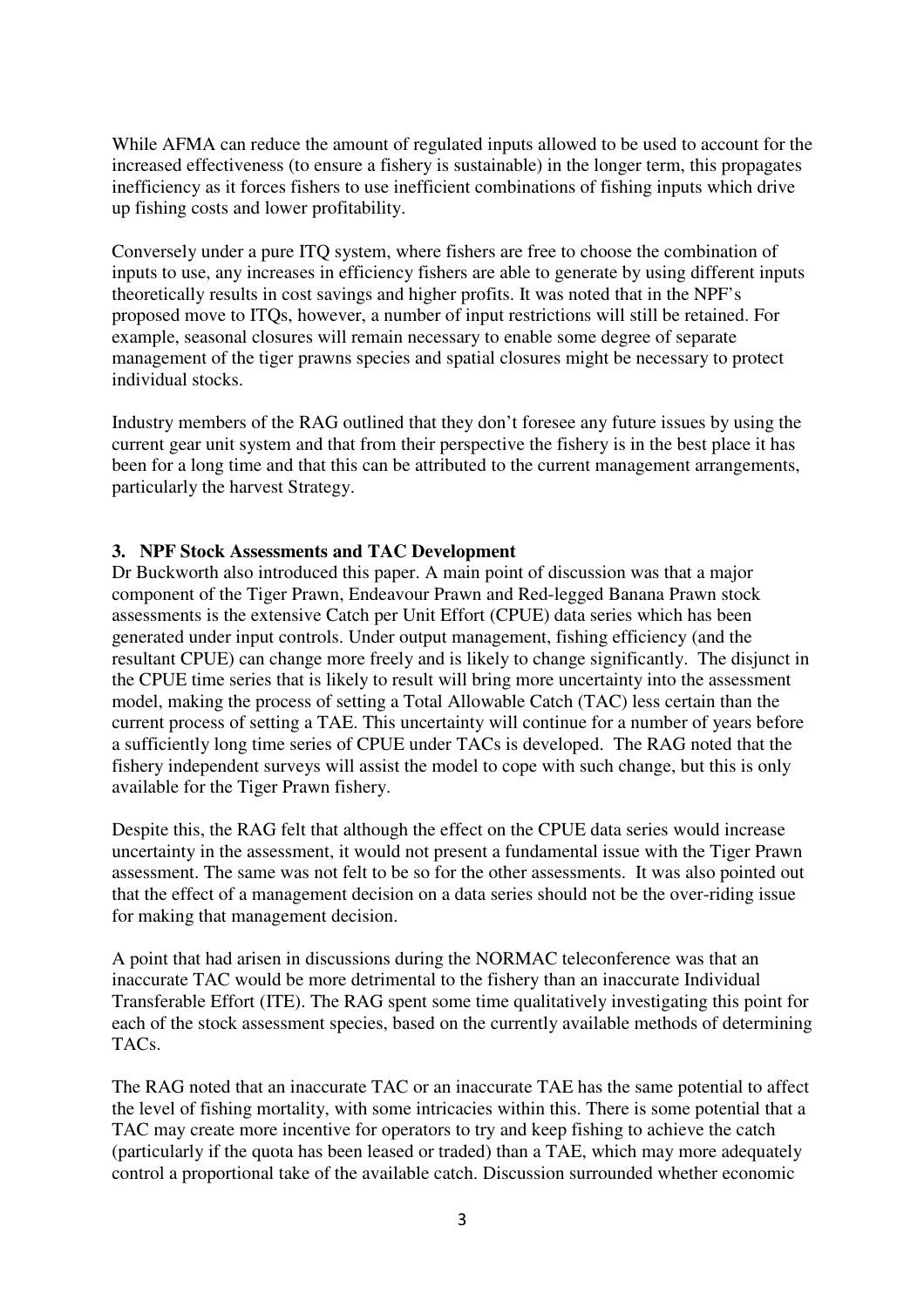rationalism will rectify the issue or if people will continue to fish whether it is profitable or not. . It was noted that one of the key reasons for implementing the trigger limits for both the tiger and banana prawn fisheries was because some fishers continued to fish even when it was not profitable at a whole of fishery level. The RAG noted that the fishery's responses to input controls may better reflect the abundance of the stock, which is one of the key base theories to input controls – particularly for short-lived prawn species.

The tables in Attachment A outline the RAG's discussion of the qualitative risks and consequences of setting an inaccurate catch or effort level for each of the three proposed quota species.

### **4. Comment on Cost Benefit Analysis of management options for the NPF**

The motivation for this paper was spawned from discussion among some RAG members after the NORMAC teleconference. Discussions in NORMAC were split between those discussing long term benefits of quota management (mainly based on the Kompas *et al* CBA, 2009), and those talking about the risks over the interim period.

The paper was not intended to dispute the economic findings of the CBA but was suggesting that it would perhaps have been better to forecast over a shorter time period than 50 years and particularly focus on the period post-implementation. Looking at the trajectories over the short term (sub-decadal) rather than averaged results may give a better understanding of how conditions might change over time, and how determinations of TACS or TAEs may affect performance of the fishery. Further, the authors felt that some key assumptions on which the CBA is based have somewhat changed since 2009, such as: quota management will reduce the race to fish; TACs can be accurately set, and the inclusion of in-season updates.

All RAG members agreed that a race-to-fish will remain in the Banana Prawn fishery due to the high availability and schooling behaviour shown by this species early in the season, and their high mortality rate. David Galeano noted that the race to fish analysis in the CBA originated from industry queries on whether there was potential for a price premium on product under quota management and that this was one of many scenarios tested in the CBA. It was noted that the CBA outcomes are not wholly predicated on quota management alleviating the race to fish.

At the present time, in-season TAC updates are not the preferred option for a number of reasons, including the potential impact on quota trading. Furthermore, the ability of current assessments to set appropriate or accurate TACs is questionable, particularly for Red-legged and Common Banana Prawns. These issues and their influence on the assumptions and outcomes of the CBA need to be further considered if the CBA is going to be used as a basis for the move to ITQ management.

It was noted that the CBA (Kompas et al. 2009) provided a quantitative risk analysis that was potentially more robust for tiger prawns where there was more variance in the harvest function than the stock recruitment relationship, making ITQs the preferred approach. But it is a different case for banana prawns where there is a highly uncertain stock recruitment relationship, heavily influenced by environmental factors. The assumption that a TAC can be set accurately remains problematic for white banana prawns although it is the focus of an ongoing research project. In the CBA, Kompas highlights that under a TAC arrangement there "may also be years in which potential catches of banana prawns are much larger than the typical historical range for harvest, indicating lost profitability..." Although this maybe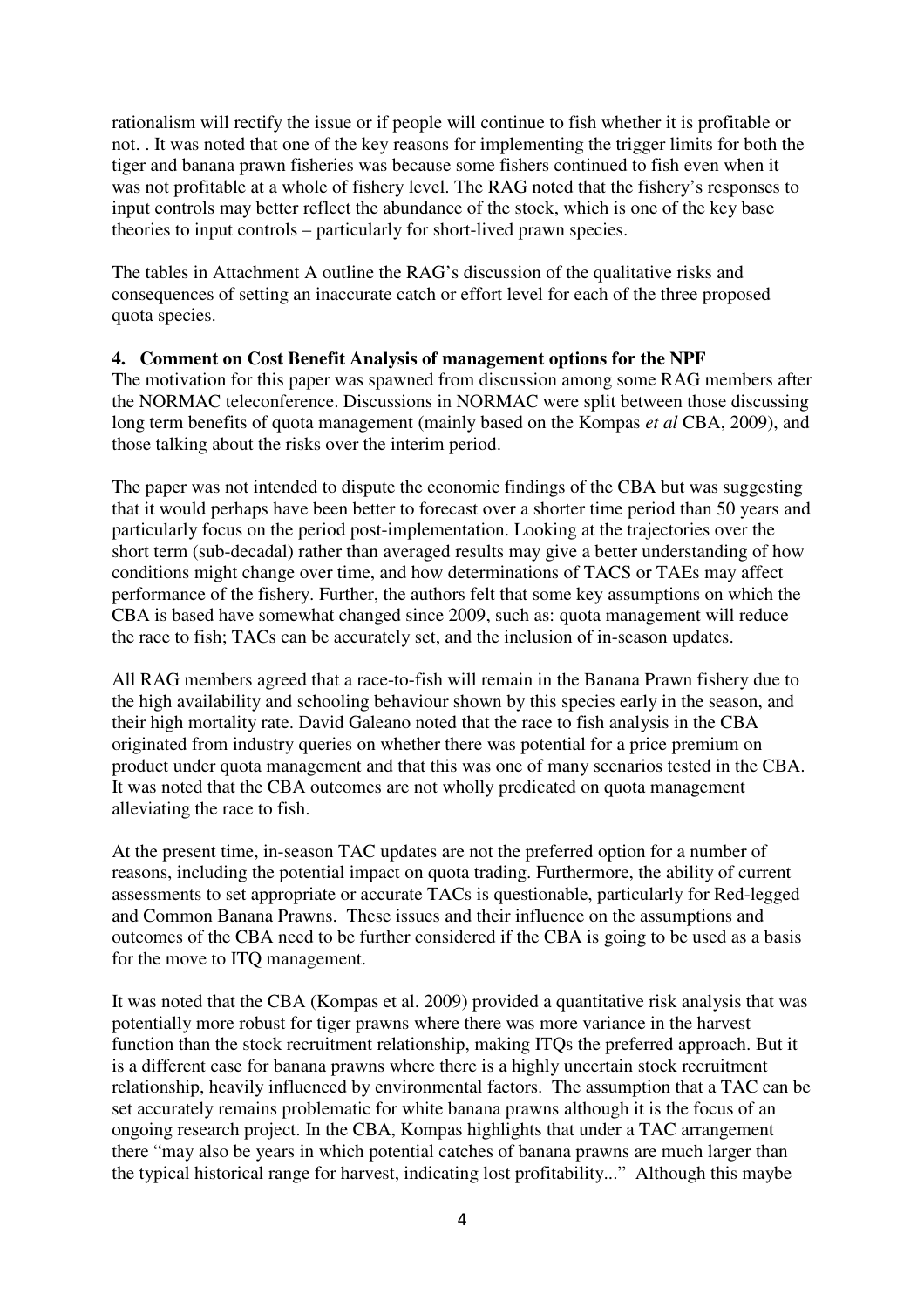offset to some extent by longer term efficiency gains, the frequency and extent of such losses in the banana prawn fishery is one of the fundamental concerns of most RAG members. These losses can never be recouped and to date, there has been no analysis of whether these losses cumulated over the years would outweigh the benefits of the entire fishery moving to TACs. The CBA also highlighted that some of the benefits of trading in ITQs will not be realised if only part of the fishery moves to TACs. Until the accuracy with which TACs can be set is improved and the long term economic risks of setting inaccurately low TACs is quantified and weighed against the proposed benefits, these concerns will remain particularly for the white banana prawns.

### **5. Review and update of Stock Assessments**

### **Tiger prawns**

### **a.** *2011 prediction versus 2011 actual catch*

The RAG was presented with a synthesis of the 2011 season and compared it with the outcomes of the 2011 tiger prawn assessment. The RAG noted that the 2011 assessment output recommended a TAC of over 2,000 tonnes for 2011, while industry only recorded a catch of 814 tonnes (510 tonnes grooved tiger prawns and 304 tonnes brown tiger prawns, calculated from species split data). The RAG discussed what may have created the discrepancy between the predicted assessment outputs and the observed catch.

Dr Buckworth outlined that CSIRO had retrospectively looked at the data used in the assessment to gauge what may have caused the discrepancy. The main areas assessed were the actual effort pattern compared to the RAG agreed pattern used in the model; altering the weighting of length frequency data in the model; and the influence of the survey data. By altering some of these parameters the recommended TAC for tiger prawns was reduced. However, none of these changes singularly or combined could fully account for the difference. Dr Buckworth also advised the RAG that not conducting the spawning survey in 2010 may have held greater weight than was assumed and that this could have impacted the outputs of the model. It was noted that conflicting implications of different data types, as in this case where length frequency data indicated predicted higher abundance than the recruitment survey index, are a common and problematic in assessments.

The RAG also discussed other factors that may have contributed to the discrepancy such as environmental variables (e.g. cold water late into the year) and changes to the spatial pattern of fishing. Both of these factors were seen as plausible factors but are not represented in the model.

### **b.** *2012 assessment*

The base case assessment for tiger prawns showed that both tiger prawn species are above the limit reference point and are on an MEY trajectory over the seven year horizon. For 2012, the model outputs recommend a TAE of 1129 boat days on tigers for the first season and a TAC of 1352 tonnes for the second season.

The RAG had significant concerns with managing tiger prawns under effort controls for the first half of the 2012 season and under quota controls for the second half. These concerns centred on the potential for over or under utilisation of the resource depending on the strength of the banana prawn season and response from operators (whether they switched to tiger prawn fishing during the first half or not). Industry members felt that a mid year start to quota management is not ideal for business planning and would restrict quota trading.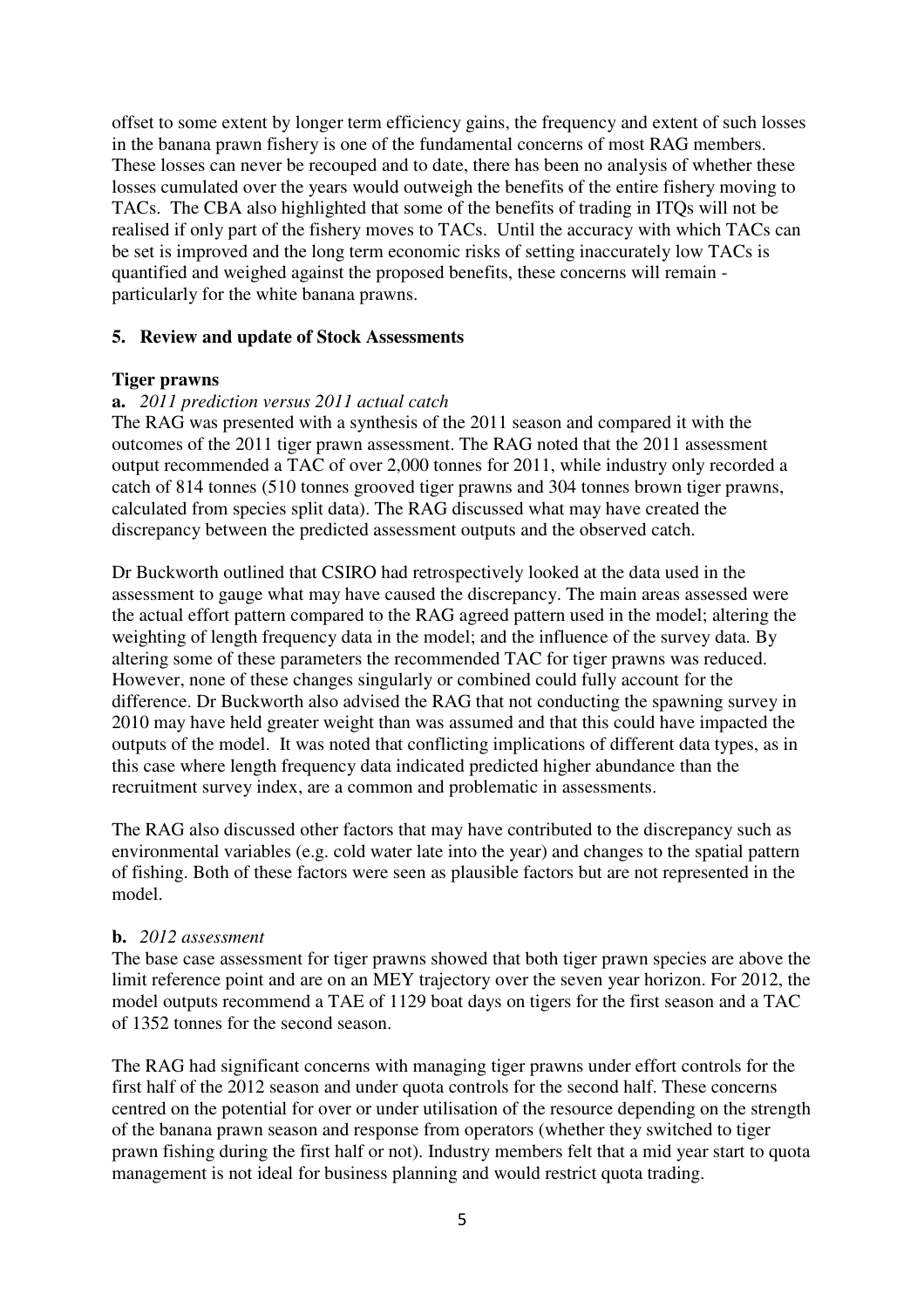The RAG discussed the risks of changing management models if it is a poor banana prawn season, as some industry members are expecting. There are concerns that operators may target tiger prawns at an increased rate and exceed the recommended TAE of 1129 days. There were also concerns that if it is a good banana prawn season then there is a risk that for 2012 the tiger prawn resource will be under utilised due to reduced effort and the potential catch "lost" due to the change in management models. Rough calculations estimated that under utilisation of the resource could amount to around 200 tonnes,, with a value of approximately \$4 million. Further, the RAG agreed that it is more likely that the resource would be under utilised in 2012 under the proposed change in management models mid year.

In light of the above risks the RAG recommended that, if implemented, quota management should not commence until the beginning of 2013, as this would reduce the risks of under and over utilisation of the resource. If the decision is made to implement quota management as of 1<sup>st</sup> August 2012 (as currently planned), the RAG recommends that a different effort pattern than currently applied be used to reduce the risk of under utilisation of the resource.

It was acknowledged that under the current fleet structure, it is difficult for industry to have the capacity to utilise the current Tiger Prawn MEY estimates of TAE allocated across the entire season. This issue is exacerbated by the move to quotas half way through the season. The industry members of the RAG considered that the effort allocated for the first season was too high and that it was more likely to be around half that allocated from the model (675 days). It was roughly calculated that if the unutilised first season effort was transferred into TAC for the second season it would amount to 160 tonnes (allowing for 20% mortality) and this should be added to the model estimate of second season TAC. Thus, if quota management does start in August, a TAC of 1480 tonnes is recommended.

### **Red-legged banana prawns**

#### **a.** *Output controls*

The RAG was presented with the outputs from the 2012 red-legged banana prawn assessment. The recommended TAC from the model for 2012 is 519 tonnes. However the RAG noted that output management is scheduled to begin in August 2012 and as such the TAC needs to be altered to capture this. Dr Plaganyi-Lloyd reported back to the RAG that for the second season the recommended TAC is 330 tonnes.

The RAG expressed concerns in relation to the practicalities of dealing with a change in management arrangements in between seasons when targeting of both tiger prawns and redlegged banana prawns is allowed in the first season. The RAG recommended that, if implemented, quota management should commence at the beginning of 2013, as this would allow for a better transition in management arrangements. If this is not the case then the RAG recommended a TAC of 330 tonnes for red-legged banana prawns for the second season.

### **b.** *Input controls*

As there is a RAG endorsed assessment model for red-legged banana prawns, the RAG noted that decision rules should be implemented for red-legged banana prawns under the input control harvest strategy. The RAG also noted that for MSC certification of the red leg fishery to be successful, appropriate Limit Reference Points and decision rules would need to be incorporated into the NPF Input Control Harvest Strategy. The RAG recommended the following arrangements: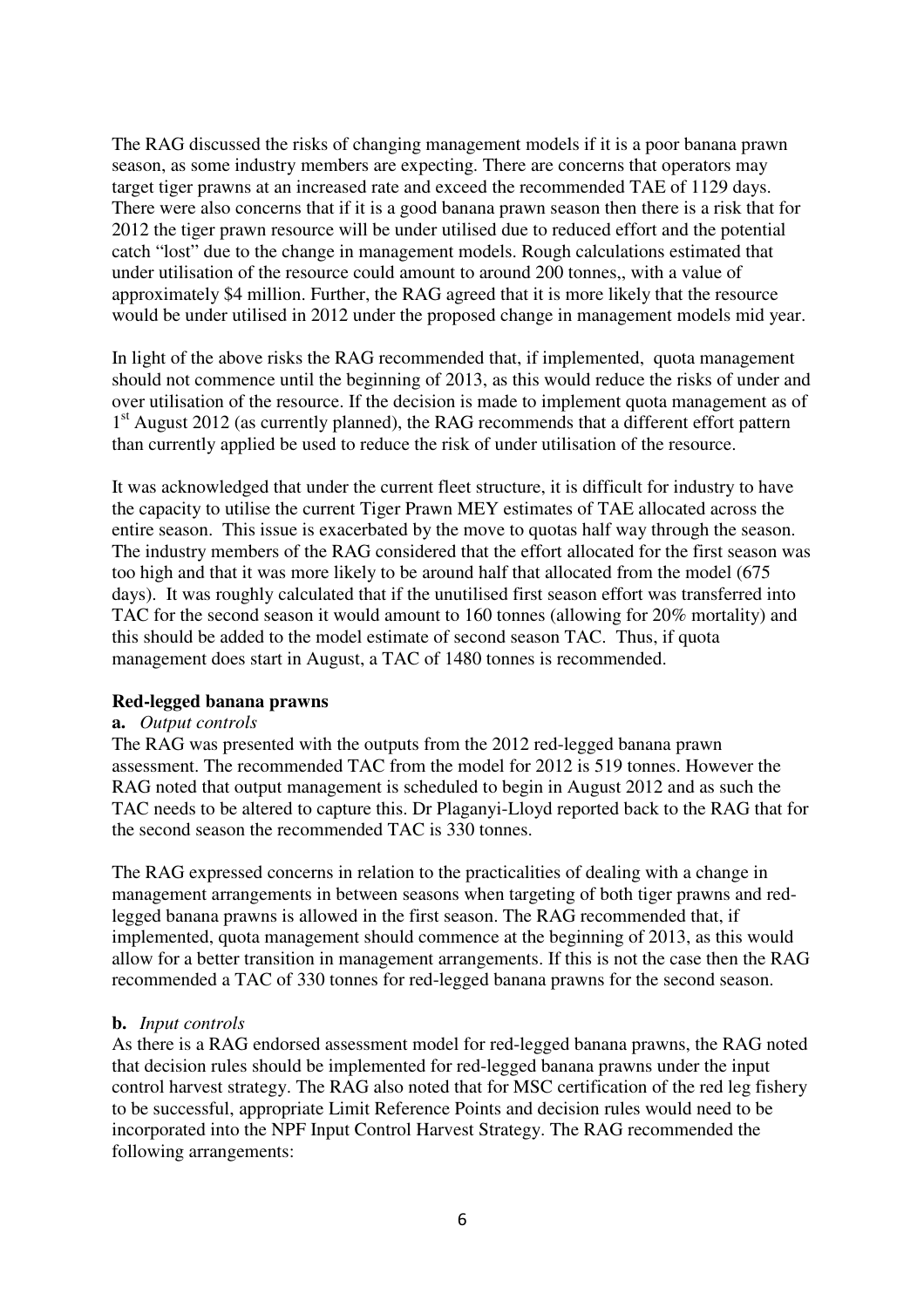- A limit reference point (LRP) of 390kg/boat day, assessed at the end of each tiger prawn season and only if there are greater than 100 days of effort in that tiger season.
- If catch is below the LRP then fishing will not be allowed in the following banana prawn season but will be allowed in the next tiger prawn season.
- If the catch is still below the LRP in the tiger prawn season for two years in a row then the fishery will be closed for the following calendar year. The RAG noted that some research fishing would need to occur to determine when the fishery should re-open.

### **Common banana prawns**

The RAG noted that CSIRO has been approved to continue with the project to investigate the use of catchment rainfalls to estimate catches of common banana prawns. No assessment was available on the most recent data to enable a prediction of 2012 catches.

Yours sincerely,

**Dr Ian Knuckey NPRAG Chairman**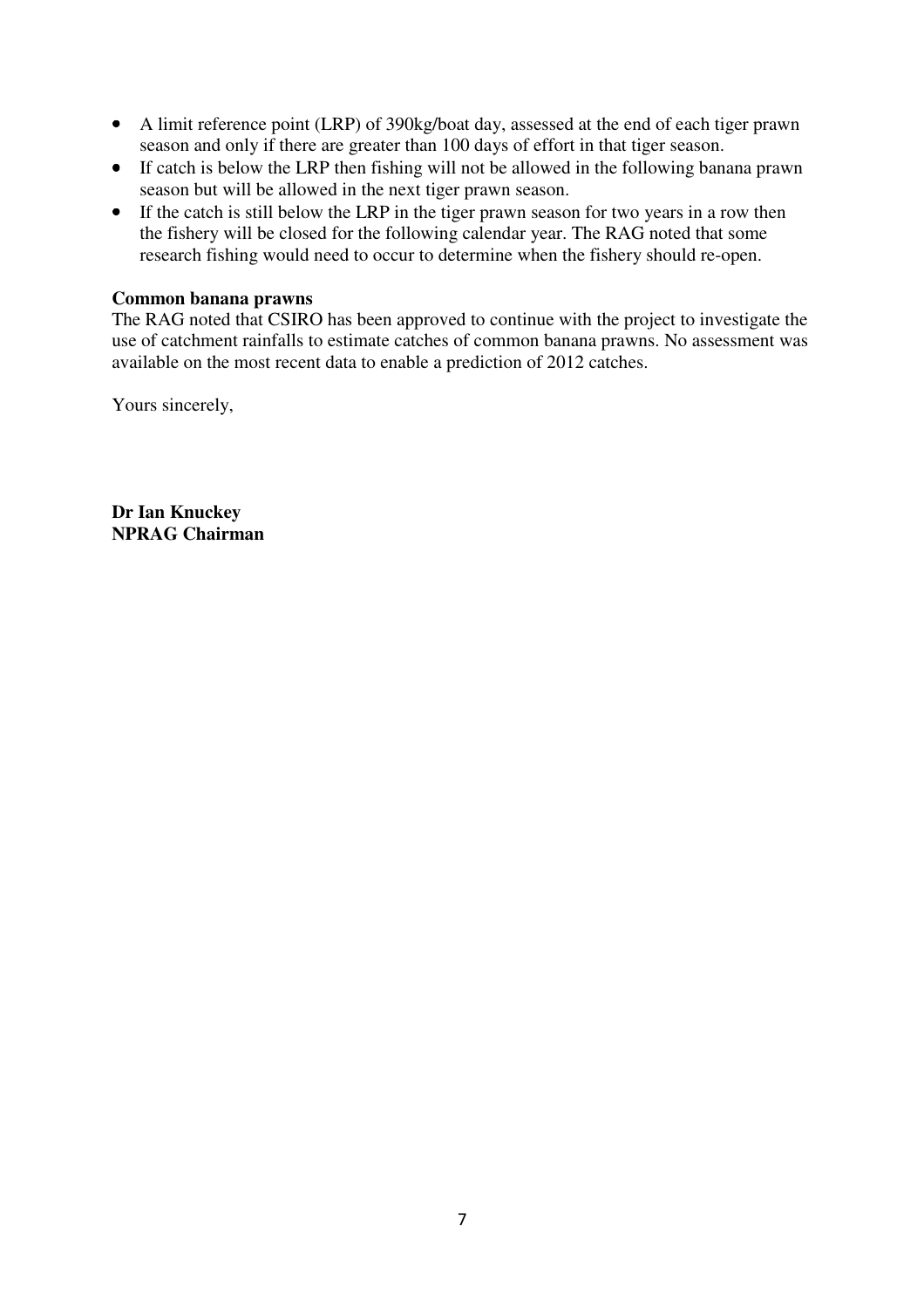## **Attendees**

| Dr Ian Knuckey        | Chairman                  |
|-----------------------|---------------------------|
| Ms Fiona Hill         | <b>AFMA</b>               |
| Dr Rik Buckworth      | Scientist                 |
| Mr Ron Earle          | Industry                  |
| Mr Ian Boot           | Industry                  |
| Mr Michael O'Brien    | Industry                  |
| Dr Rodrigo Bustamante | Scientist                 |
| Dr Norm Hall          | Scientist                 |
| Dr Malcolm Haddon     | Scientist                 |
| Mr Josh Fielding      | <b>Executive Officer</b>  |
| Ms Annie Jarrett      | <b>Permanent Observer</b> |

## **Observers**

| <b>AFMA</b>         |
|---------------------|
| <b>CSIRO</b>        |
| <b>NPFI</b>         |
| <b>ABARES</b>       |
| <b>ABARES</b> proxy |
| <b>AFMA</b>         |
| <b>CSIRO</b>        |
| <b>CSIRO</b>        |
| AFMA                |
|                     |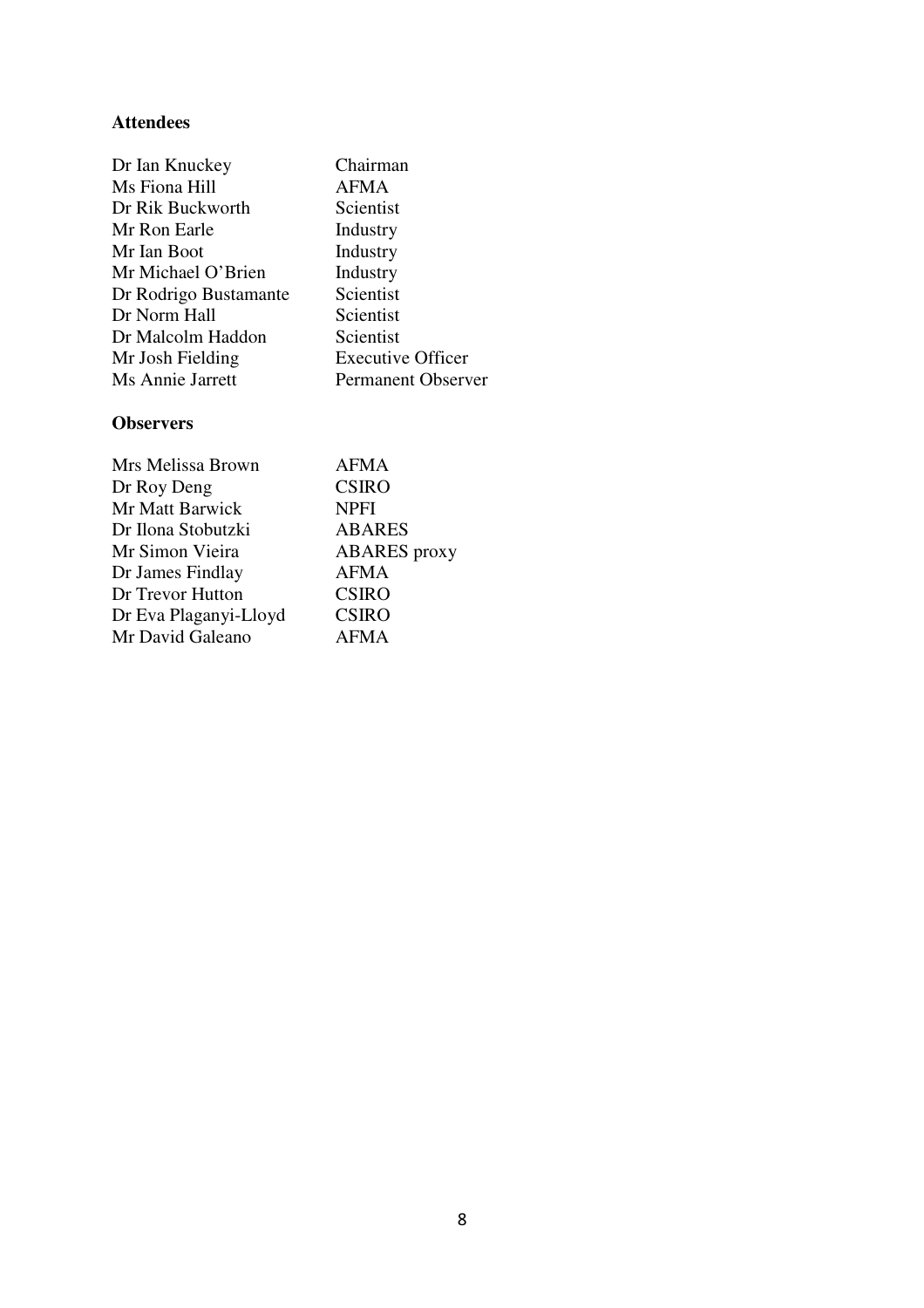# **Attachment A**

| Accuracy    | <b>Comment</b> | Occurrence | <b>Risk=</b>                   | <b>TAE Consequence</b>    | <b>TAE Consequence</b>                   |                      | <b>TAC Consequence   TAC Consequence</b>       |
|-------------|----------------|------------|--------------------------------|---------------------------|------------------------------------------|----------------------|------------------------------------------------|
|             |                | % of years | <b>Occurrence</b><br>X Outcome | <b>Short Term</b>         | <b>Long Term</b>                         | <b>Short Term</b>    | <b>Long Term</b>                               |
|             |                |            |                                |                           |                                          |                      |                                                |
| Accurate    | Most           | Medium     | None                           | set in line<br><b>TAE</b> | Achieve/approach                         | TAC is set in line   | Achieve/approach                               |
|             | common         |            |                                | with<br>stock             | MEY target                               | with                 | stock   MEY target                             |
|             |                |            |                                | abundance                 |                                          | abundance            |                                                |
| Over-       | Occasional     | Low        | Minor                          |                           | Catch fewer prawns   In the area between |                      | Minor reduction in $\vert$ In the area between |
| prediction, |                |            |                                |                           | than planned, catch   MEY and MSY,       | economic             | MEY and<br>MSY,                                |
| Moderate    |                |            |                                | than<br>rates lower       | will<br>assessment                       | performance,         | will<br>no assessment                          |
|             |                |            |                                | expected,                 | rectify in following                     | recruitment effect,  | rectify in following                           |
|             |                |            |                                | profitability<br>down     | years                                    | inefficient trading, | years                                          |
|             |                |            |                                | marginally,               |                                          | wont see some of     |                                                |
|             |                |            |                                | unprofitability may       |                                          | the<br>economic      |                                                |
|             |                |            |                                | reduced<br>by<br>be       |                                          | benefits of ITQs,    |                                                |
|             |                |            |                                | trigger limits            |                                          | switching<br>to      |                                                |
|             |                |            |                                | compensatory<br>for       |                                          | alternative targets  |                                                |
|             |                |            |                                | over estimate             |                                          |                      |                                                |

**Table 1 Qualitative risk and consequences of inaccurately setting a TAC for tiger prawns**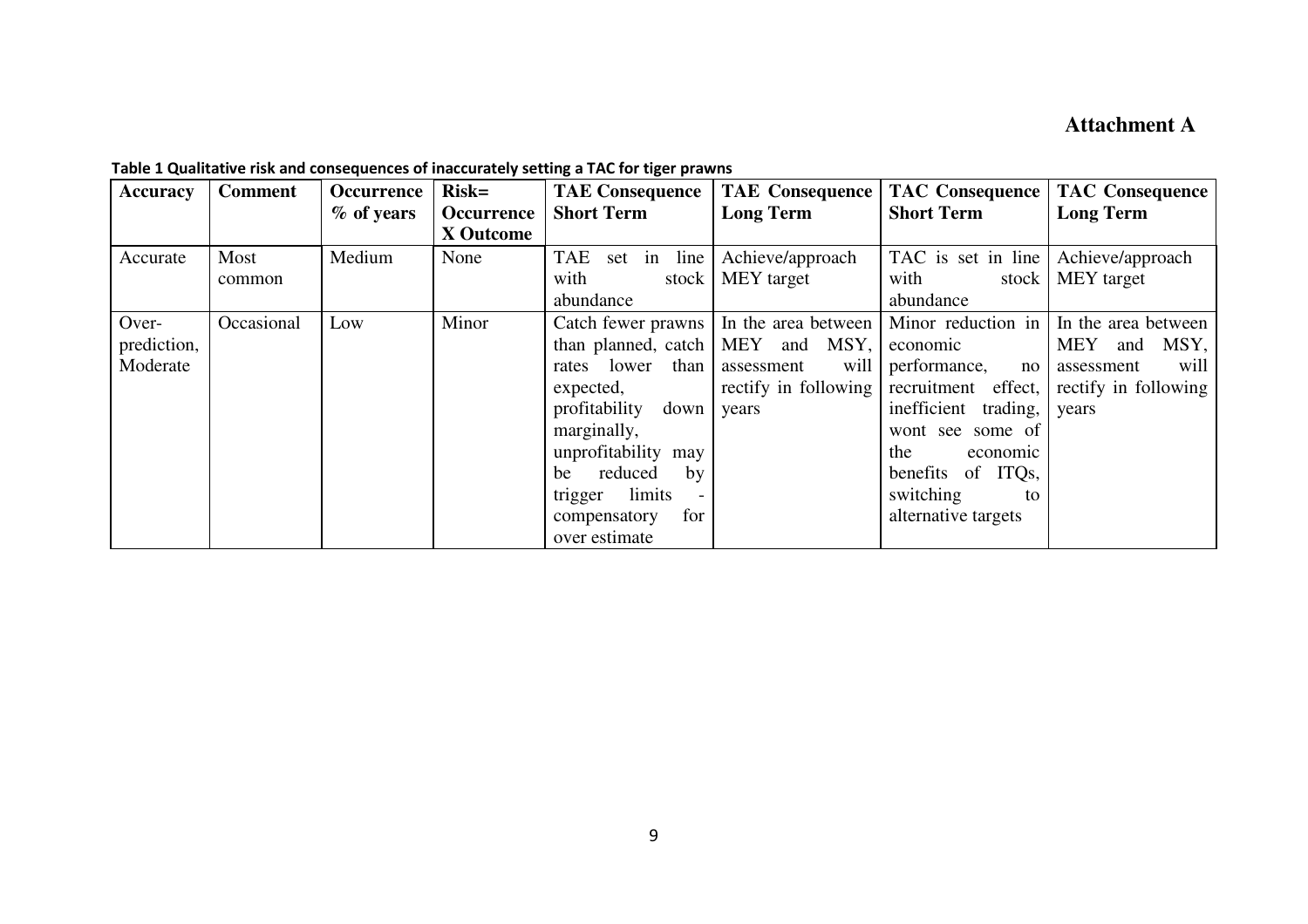| <b>Accuracy</b>                   | <b>Comment</b>                                                                                         | <b>Occurrence</b> | $Risk=$           | <b>TAE Consequence</b>                                                                                                                                                                                                                                                                             | <b>TAE Consequence</b>                                                                                     | <b>TAC Consequence</b>                                                                                                                                                                                     | <b>TAC Consequence</b>                                                                                                                       |
|-----------------------------------|--------------------------------------------------------------------------------------------------------|-------------------|-------------------|----------------------------------------------------------------------------------------------------------------------------------------------------------------------------------------------------------------------------------------------------------------------------------------------------|------------------------------------------------------------------------------------------------------------|------------------------------------------------------------------------------------------------------------------------------------------------------------------------------------------------------------|----------------------------------------------------------------------------------------------------------------------------------------------|
|                                   |                                                                                                        | % of years        | <b>Occurrence</b> | <b>Short Term</b>                                                                                                                                                                                                                                                                                  | <b>Long Term</b>                                                                                           | <b>Short Term</b>                                                                                                                                                                                          | <b>Long Term</b>                                                                                                                             |
|                                   |                                                                                                        |                   | <b>X</b> Outcome  |                                                                                                                                                                                                                                                                                                    |                                                                                                            |                                                                                                                                                                                                            |                                                                                                                                              |
| Over-<br>prediction,<br>Large     | Rare<br>$\blacksquare$<br>recruitment<br>downturn;<br>damage<br>limited<br>by<br>capacity and<br>costs | Rare              | Substantial       | Overall catch a lot May take<br>lower, Lower catch<br>rates, trigger limits<br>will likely kick in<br>and stop fishing at<br>6 weeks, reduced<br>profitability,<br>gear<br>unit cm length may<br>increase, capacity<br>adopt<br>the<br>to<br>is<br>increase<br>constrained by boat<br>numbers etc. | some<br>years<br>to recover,<br>effort may focus on<br>other<br>species.<br>Impact should be<br>limited by | Reduction<br>in<br>economic<br>performance<br>over<br>subsequent<br>years,<br>recruitment<br>reduction, TAC not<br>triggered<br>but<br>economic reasons<br>may end fishing                                 | May<br>take<br>some<br>years<br>to recover,<br>effort may focus on<br>other species                                                          |
| Under-<br>prediction,<br>Moderate | Occasional                                                                                             | Low               | Minor             | A bonus in catch<br>compared<br>to<br>expectations, catch<br>rates better<br>than<br>expected, triggers<br>wont kick in until<br>later, profitability<br>than<br>greater<br>expected, take a<br>greater quantity of<br>but the<br>prawns<br>same proportion of<br>the stock                        | No real difference,<br>essentially as if you<br>approaching<br>are<br>MEY target                           | Minor reduction in<br>economic<br>performance<br>$-1$<br>catch foregone, will   MEY<br>be slightly more<br>catch foregone in<br>TAC than TAE; no<br>recruitment effects,<br>will drive<br>quota<br>trading | No real difference,<br>essentially as if you<br>approaching<br>are<br>target,<br>beneficial<br>if the<br>stock is depleted<br>and rebuilding |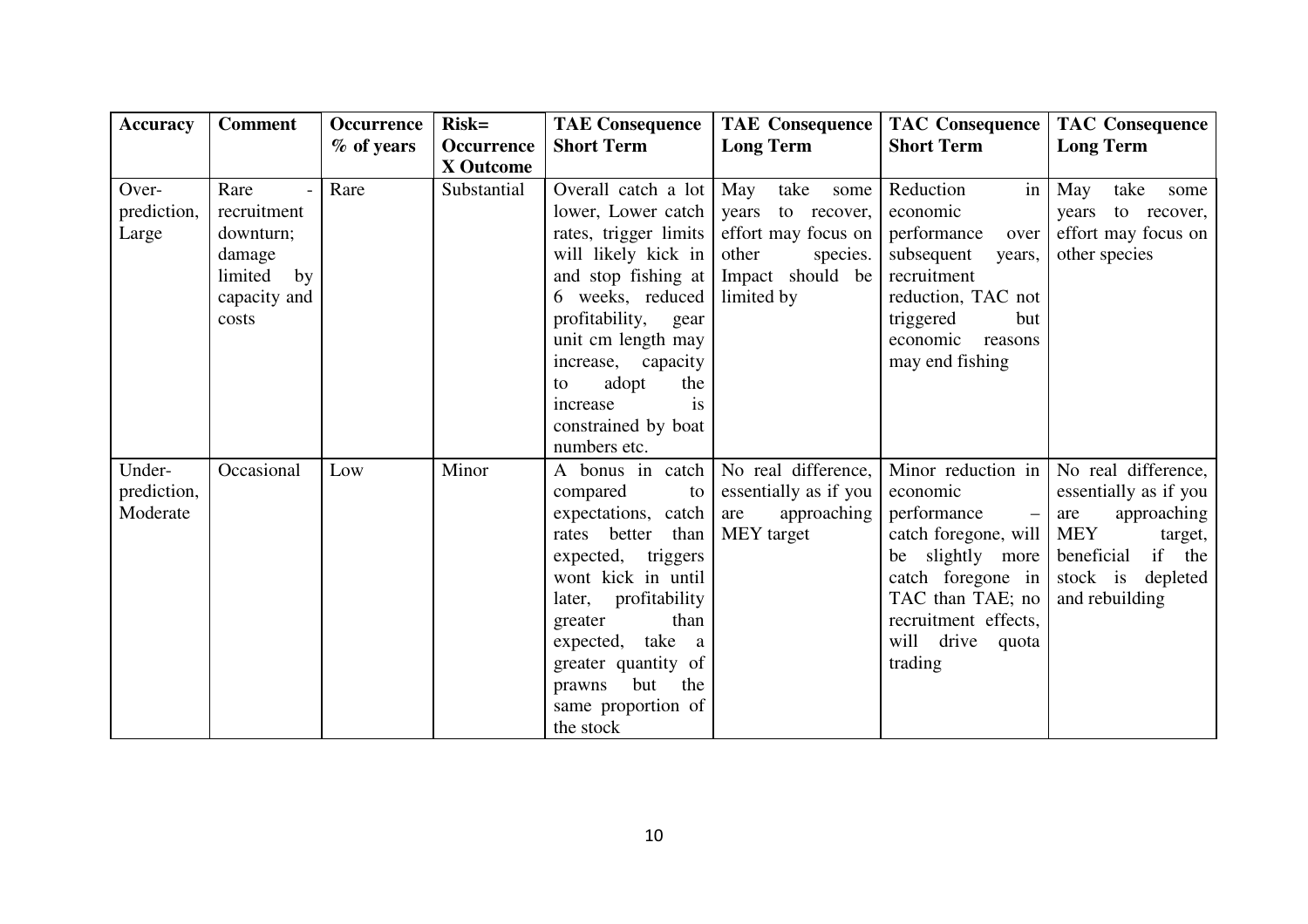| <b>Accuracy</b> | <b>Comment</b>                   | Occurrence | $Risk=$           | <b>TAE Consequence</b>  | TAE Consequence                                                          |                                                       | <b>TAC Consequence   TAC Consequence</b>           |
|-----------------|----------------------------------|------------|-------------------|-------------------------|--------------------------------------------------------------------------|-------------------------------------------------------|----------------------------------------------------|
|                 |                                  | % of years | <b>Occurrence</b> | <b>Short Term</b>       | <b>Long Term</b>                                                         | <b>Short Term</b>                                     | <b>Long Term</b>                                   |
|                 |                                  |            | X Outcome         |                         |                                                                          |                                                       |                                                    |
| Under-          | Rare<br>$\overline{\phantom{0}}$ | Rare       | Significant       | A BIG bonus in          |                                                                          |                                                       | No major impact Bonus is foregone. No major impact |
| prediction,     | recruitment                      |            | one year          | of<br>catch, I<br>terms |                                                                          | unless stock is in No major impact unless stock is in |                                                    |
| Large           | pulse                            |            |                   | catch<br>rates          | mode,<br>recovery                                                        | unless stock is in recovery                           | mode,                                              |
|                 |                                  |            |                   |                         | significantly higher, losses from year 1                                 | recovery                                              | mode, losses from year 1                           |
|                 |                                  |            |                   |                         | gear unit cm length will be somewhat losses from year 1 will be somewhat |                                                       |                                                    |
|                 |                                  |            |                   |                         | will be lower which   taken up after year                                |                                                       | will be somewhat taken up after year               |
|                 |                                  |            |                   | may cause foregone   1  |                                                                          | taken up after year                                   |                                                    |
|                 |                                  |            |                   | catch, \$ value of      |                                                                          |                                                       |                                                    |
|                 |                                  |            |                   | will<br>units<br>gear   |                                                                          |                                                       |                                                    |
|                 |                                  |            |                   | increase                |                                                                          |                                                       |                                                    |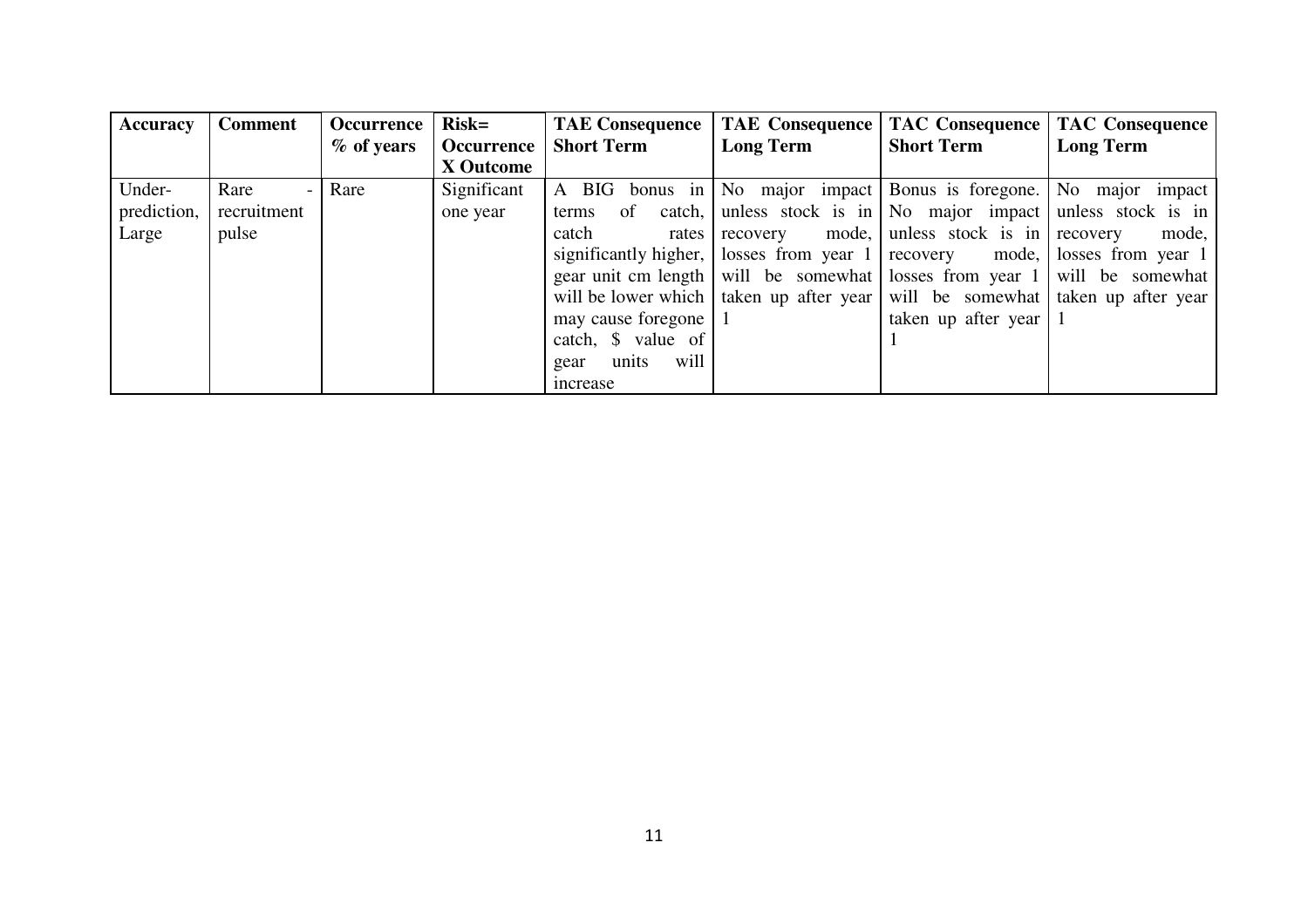| <b>Accuracy</b>                  | <b>Comment</b>                        | <b>Occurrence</b><br>% of years | $Risk=$<br><b>Occurrence</b><br><b>X</b> Outcome | <b>TAE Consequence</b><br><b>Short Term</b>                                                                               | <b>TAE</b> Consequence<br><b>Long Term</b> | <b>TAC Consequence</b><br><b>Short Term</b>                                                                                                                        | <b>TAC Consequence</b><br><b>Long Term</b>                                                                                                                                                                                       |
|----------------------------------|---------------------------------------|---------------------------------|--------------------------------------------------|---------------------------------------------------------------------------------------------------------------------------|--------------------------------------------|--------------------------------------------------------------------------------------------------------------------------------------------------------------------|----------------------------------------------------------------------------------------------------------------------------------------------------------------------------------------------------------------------------------|
| Accurate                         | Current<br>model<br>biased<br>upwards | Unknown                         | None                                             | Input controls set in<br>line with stock<br>abundance                                                                     | Achieve adequate<br>escapement,            | TAC is set in line<br>with stock<br>abundance,                                                                                                                     | Approach MEY<br>target, possibly<br>more specialised<br>and efficient<br>banana boats but<br>unlikely to have<br>completely separate<br>fleets                                                                                   |
| Over-<br>prediction,<br>Moderate |                                       | Unknown                         | Minor                                            | Trigger limits may<br>kick in earlier than<br>expected,<br>profitability down<br>compared to<br>expected,                 | No impact                                  | Lower than<br>expected<br>profitability, more<br>uneconomical<br>fishing practices,<br>undue optimism,<br>reduced in-season<br><b>SFR</b> leasing                  | No impact                                                                                                                                                                                                                        |
| Over-<br>prediction,<br>Large    |                                       | Unknown                         | Substantial                                      | Trigger limits will<br>kick in MUCH<br>earlier than<br>expected,<br>significantly lower<br>than expected<br>profitability | No impact                                  | Lower than<br>expected catches<br>and profitability,<br>increased<br>operational costs,<br>substantial loses in<br>quota trading for<br>people who<br>buy/lease in | Could cause<br>localised depletion,<br>could override the<br>escapement theory<br>that operates under<br>current<br>arrangements and<br>so impact<br>recruitment in<br>following years(s),<br>loss of confidence<br>in model and |

**Table 2 Qualitative risk and consequences of inaccurately setting a TAC for white banana prawns**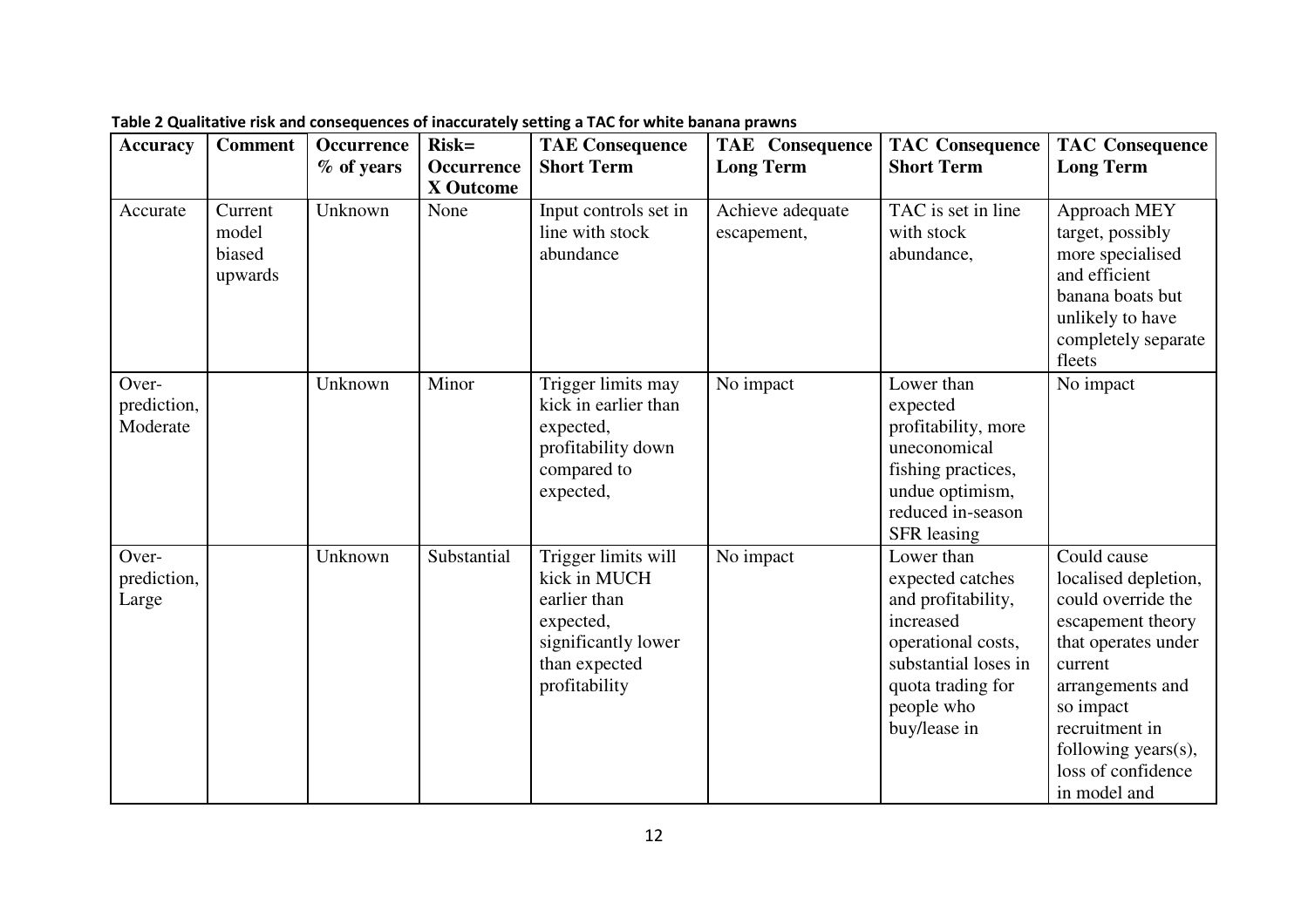| <b>Accuracy</b>                   | <b>Comment</b> | Occurrence<br>$%$ of years | $Risk=$<br>Occurrence<br><b>X</b> Outcome | <b>TAE Consequence</b><br><b>Short Term</b>                                                     | <b>TAE</b> Consequence<br><b>Long Term</b> | <b>TAC Consequence</b><br><b>Short Term</b>                                                                                                                             | <b>TAC Consequence</b><br><b>Long Term</b>                                      |
|-----------------------------------|----------------|----------------------------|-------------------------------------------|-------------------------------------------------------------------------------------------------|--------------------------------------------|-------------------------------------------------------------------------------------------------------------------------------------------------------------------------|---------------------------------------------------------------------------------|
|                                   |                |                            |                                           |                                                                                                 |                                            |                                                                                                                                                                         | impacts of future<br>quota trading                                              |
| Under-<br>prediction,<br>Moderate |                | Unknown                    | Minor                                     | Catch marginally<br>more than expected,<br>longer season than<br>expected                       | No impact                                  | Loss of potential<br>catch and income,<br>stimulated trading<br>market, constrained<br>quota, small ability<br>to recover some<br>losses in the second<br>season        | No major impact,<br>small amount of<br>catch is lost and<br>never recovered     |
| Under-<br>prediction,<br>Large    |                | Unknown                    | Significant<br>one year                   | Much larger than<br>expected year,<br>highly profitable,<br>season likely to run<br>full length | No impact                                  | Large loss of<br>potential catch and<br>profits, stimulated<br>trading market,<br>ability to recover<br>some losses in the<br>second season<br>without needing<br>quota | Loss of confidence<br>in the model, some<br>longer term trading<br>implications |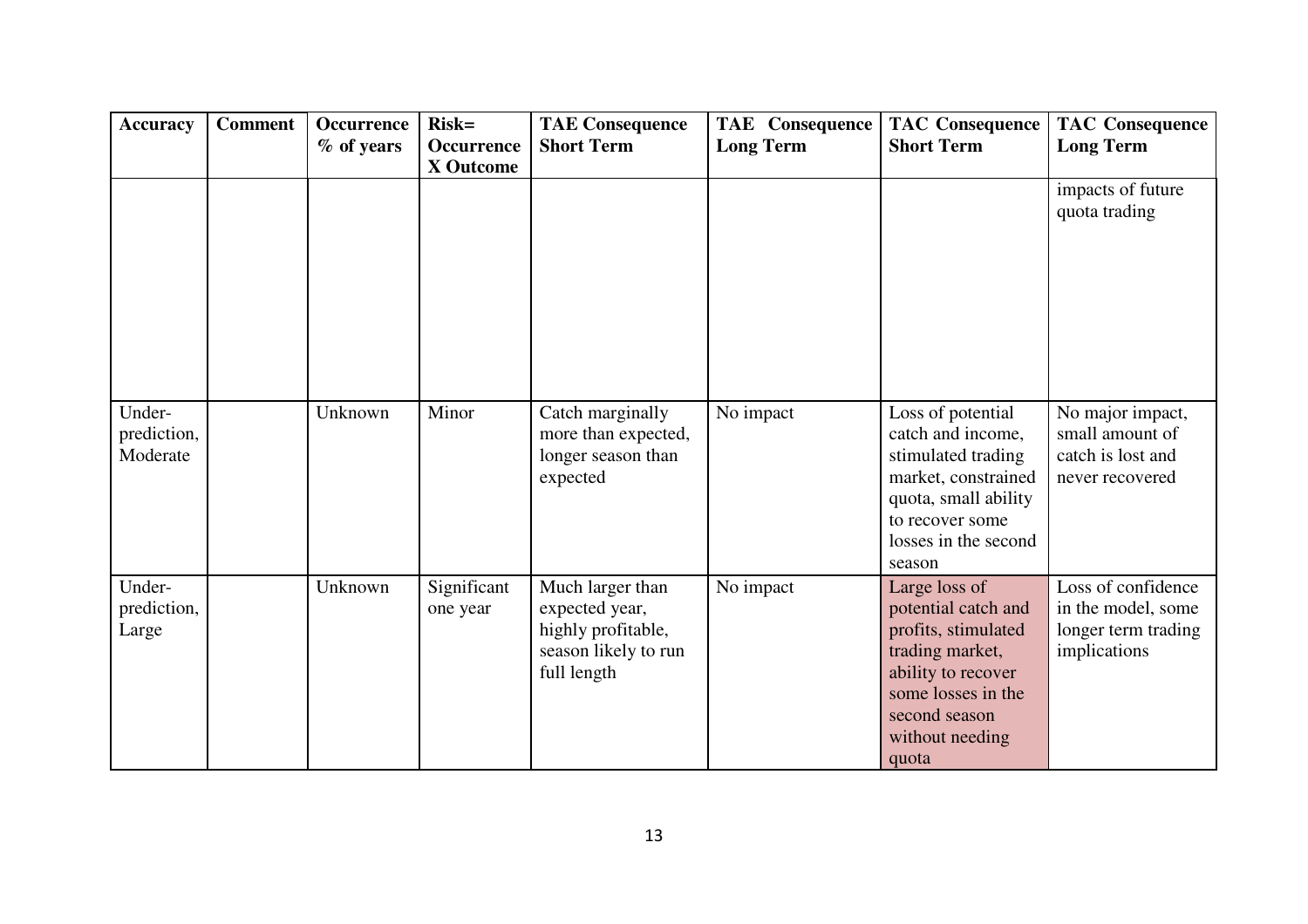**Table 3 Risk and consequences of inaccurately setting a TAC for red-legged banana prawns.**

| <b>Accuracy</b>                | <b>Comment</b> | Occurrence   | $Risk=$     | <b>TAE</b>                                                                                                    | <b>TAE</b>                                                                                         | <b>TAC</b>                                                                                                                             | <b>TAC</b>                                                              |
|--------------------------------|----------------|--------------|-------------|---------------------------------------------------------------------------------------------------------------|----------------------------------------------------------------------------------------------------|----------------------------------------------------------------------------------------------------------------------------------------|-------------------------------------------------------------------------|
|                                |                | $%$ of years | Occurrence  | <b>Consequence</b>                                                                                            | <b>Consequence</b>                                                                                 | <b>Consequence</b>                                                                                                                     | Consequence                                                             |
|                                |                |              | X Outcome   | <b>Short Term</b>                                                                                             | <b>Long Term</b>                                                                                   | <b>Short Term</b>                                                                                                                      | <b>Long Term</b>                                                        |
| Accurate                       |                | Low          | None        | No impact                                                                                                     | Fishery remains<br>above LRP,<br>approach MEY<br>target                                            | Stock fished at<br>sustainable levels                                                                                                  | Approached MEY<br>target                                                |
| Over-<br>prediction,<br>Large  |                | Low-medium   | pretty high | LRP will be<br>triggered at the end<br>of tiger season                                                        | Minimal impact,<br>response is quick,<br>(after depletion in<br>1997 took 3 years<br>for recovery) | Reduced profits,<br>potentially large<br>investment prior to<br>fishing that cannot<br>be returned,<br>potential to<br>overfish stock, | Lose confidence in<br>the model, lose<br>confidence in<br>quota trading |
| Under-<br>prediction,<br>Large |                | Low-medium   | pretty high | Fishery above<br>LRP, higher than<br>expected catch and<br>profit, fishing will<br>continue into next<br>year | Minimal impact                                                                                     | Some remnant<br>stock left in system<br>for the next<br>season.                                                                        | Some positive<br>feedback with<br>stock caught next<br>year.            |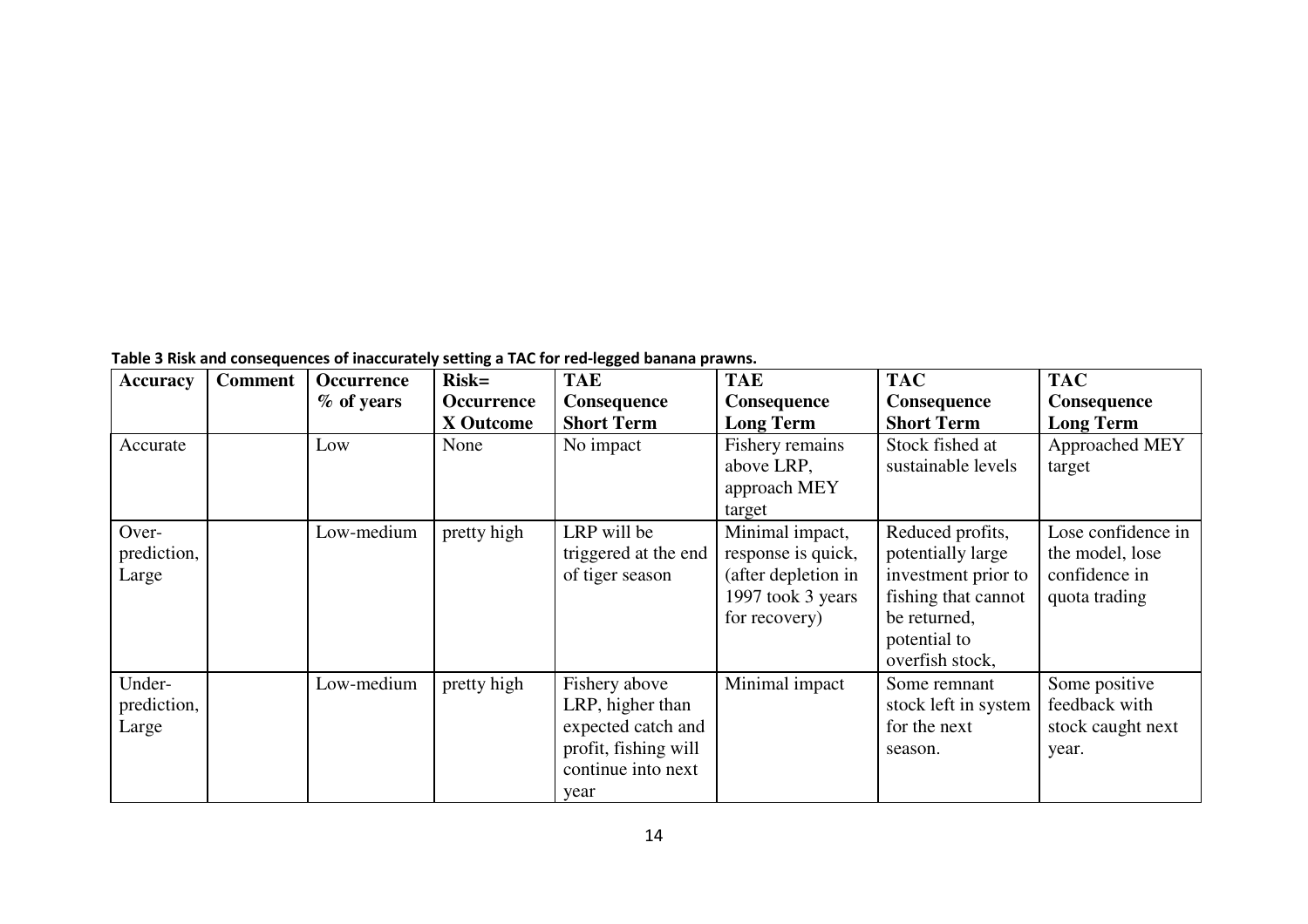## **Attachment B**

### **Mr Ron Earle** (Industry Member)

Mr Earle stated that he is very concerned about the ability to accurately set TAC's for either of the banana prawn species, but is also concerned about tiger prawns given the error seen in 2011. He is concerned that there will be a significant increase in costs with the move to output management. Mr Earle is also concerned that some of the discussion in the RAG has been about the use of a mixed management model which is not favourable in his opinion.

### **Dr Rik Buckworth (Scientific Advisor)**

Dr Buckworth is concerned about the RAG's ability to set defensible robust TAC's, less concerned about this ability with tiger prawns. Dr Buckworth went further to say that even though there is a very good assessment for tiger prawns the RAG is still dealing with a highly variable species and as such there may be concerns with the ability to accurately set TAC's for tiger prawns in every year.

### **Dr Ian Knuckey** (Chair NPRAG)

Dr Knuckey outlined that he does agree with some of the comments in relation to the benefits of quota management and could see that tiger prawns could be managed under output controls. Dr Knuckey is however concerned with the risks of setting inaccurate TAC's for the two banana prawn species, particularly white banana prawns where, if there is a large underestimate of the TAC, there is a risk of a large profit being lost from the fishery that cannot be recovered in the future.

### **Ms Fiona Hill (AFMA Member)**

Ms Hill outlined that she supported concerns raised in relation to the risk of future adjustment and concerns regarding effort creep under the current management system. Ms Hill stated that she was confident with the assessments for tiger prawns and red-legged banana prawns. Ms Hill acknowledged the concerns raised by other members in relation to white banana prawns, and agreed that was the biggest risk to quota management in the NPF. Ms Hill added that the interim results of the Venables *et al*.2011 work were promising and was looking forward to receiving a milestone report on the additional work being undertaken to refine the white banana prawn assessment model.

### **Dr Rodrigo Bustamante (Scientific Member)**

Dr Bustamante finds it quite frustrating that after all the work that has been put in over the last couple of years the RAG is in the same place and having very similar conversations. Dr Bustamante has no preference for which management arrangement is used for the NPF at this stage. There has been a lot more data collected and is now a greater understanding of the fishery and as such Dr Bustamante believes some more analysis on management options could be conducted.

### **Dr Norm Hall (Independent Scientist)**

Dr Hall is very concerned that the inability to accurately do the assessment with the impact of the change in the CPUE data series being severely underestimated. Dr Hall also believes that the CBA did not consider the variability within the actual assessment as well as the variability in the prawn stocks, which may increase the uncertainty in estimating a correct TAC. Dr Hall considers that as prawns are a short lived highly variable species the ability to shift effort around and make the gains associated with quota management will not be realised. He believes that quota management is the wrong vehicle to manage a short lived species.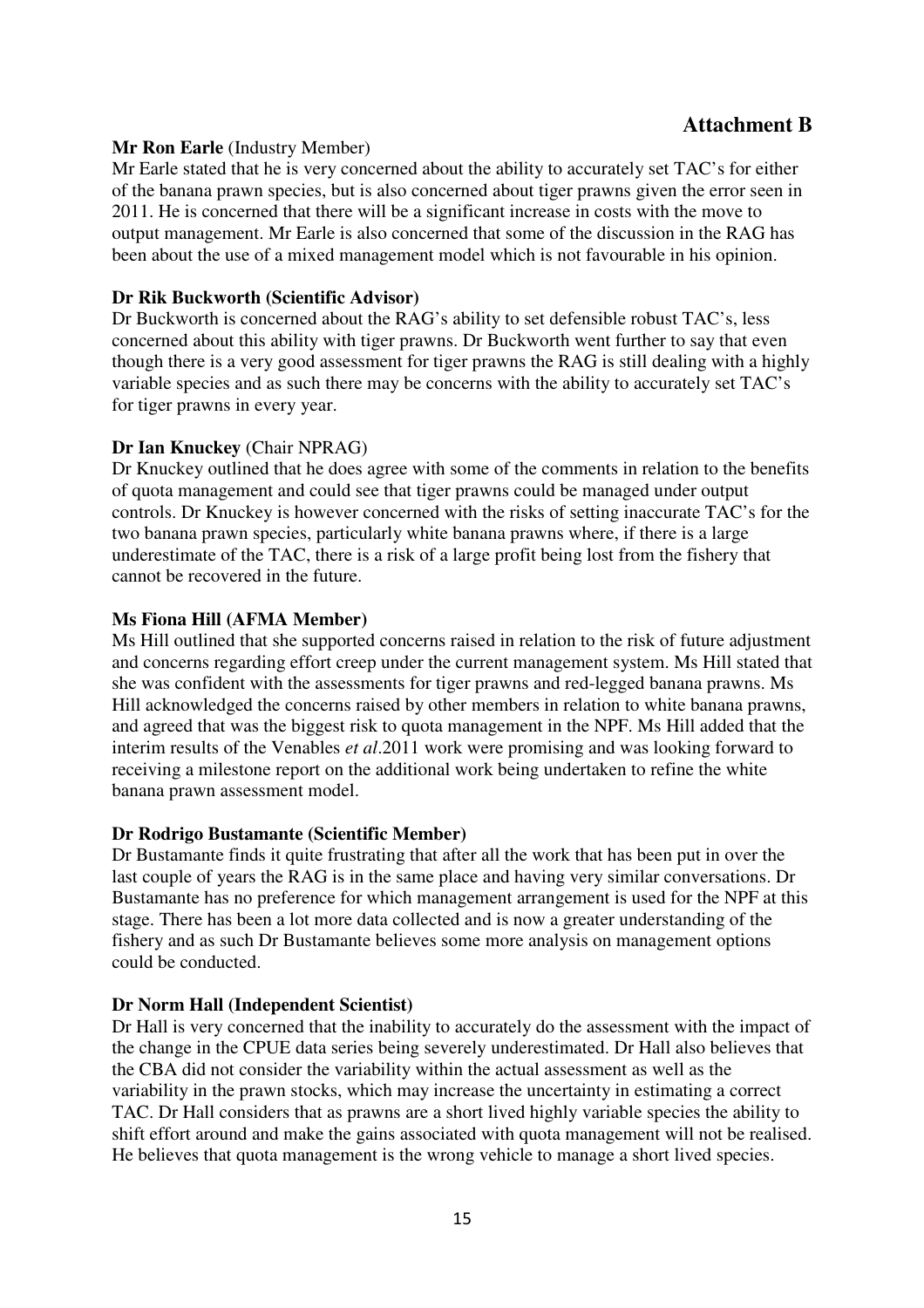### **Dr Malcolm Haddon (Independent Scientist)**

Dr Haddon believes the current management system balances the needs of a diverse array of species. He doesn't believe that continuing effort creep necessarily has to led to government financial input and there is no requirement for Government to pay for restructuring in the future.

There are no proven methods for calculating acceptable TACs for the species required under output controls, particularly banana prawns. The main risks reflect the uncertainty that is well recognised in white banana prawns, related to their biology and the effect of environmental variables. The risks are primarily related to the lost opportunity costs of missing out on the big year. If there was some in season management this may be less.

Dr Haddon is concerned that the move to output controls seems to be based on an economic driver rather than selecting a management strategy which matches or reflects the biology of the species concerned. Personally Dr Haddon wished to reiterate that he does not endorse the move to output controls for prawns.

### **Ian Boot (Industry Member)**

Mr Boot is concerned about the ability to set a TAC for banana prawns under quota management. He outlined that from his industry perspective he is not as concerned about effort creep as some others in the RAG have discussed. He does not discount that effort creep is alive and well in the fishery but he believes industry has shown an ability to deal with it and will be able to continue to deal with it into the future.

Mr Boot agrees that he as a RAG member has worked hard to try and find a way for quota management to work but at no point has he endorsed it as the best option for the NPF. He is also disappointed that industry continues to be told that because they took money in the 2006 structural adjustment they must now take quota even though he believes that the ability for quota management to work has not been proven.

### **Mike O'Brien (Industry Member)**

At this stage Mr O'Brien does not have confidence in the ability to set accurate TAC's. He believes that TAC's should be within 10% of an accurate value, or within 10% of the actual catch of the fishery. Mr O'Brien does not support output based management with the TAC setting systems currently available. He fears that industry will be in a position where the fishery will move to output controls for tiger prawns in August and there will be no systems in place for the other species. Mr O'Brien is also concerned that he as a RAG member has been assumed to support a move to quota where he feels he has worked in good faith to try and find a mechanism for quota management but at this stage it does not present the best management option for the fishery.

### **Annie Jarrett (Permanent Observer)**

Ms Jarrett outlined that she is mainly concerned about how TACs will be set for banana prawn species, but is also concerned about managing tiger prawns under output control and the impact of setting inaccurate TACs. The current management works well and the trigger limits add the safeguard to adequately manage the stocks sustainably if errors are made in setting TAE's for the fishery.